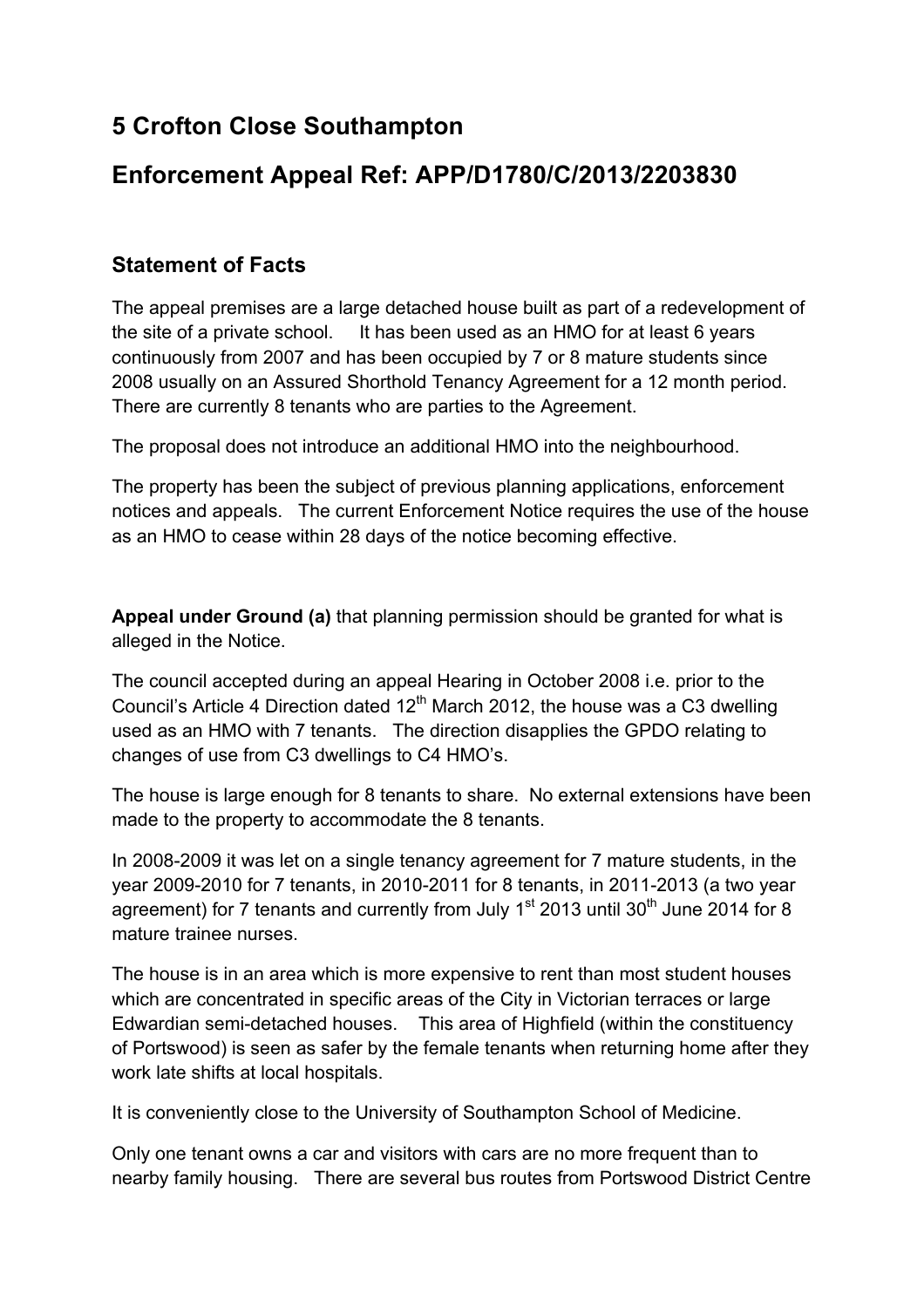and nearby Winn Road serving the Hospitals, University Highfield campus and City Centre.

There are four parking spaces available, two in the double garage and two on the driveway whereas the City's Parking Standards SPD requires a maximum of three spaces for dwellings with 4 bedrooms or more.

The City's adopted Core Strategy Policy CS16 promotes housing areas of mixed types and tenures to provide a mix of housing types and more sustainable and balanced communities.

Policy H4 of the Local Plan Review allows for the conversion of dwellings into HMO's after assessing the balance between the contribution they could make to meeting housing demand, against the harm to the character and amenity of the area which might occur. The use of the appeal premises causes no harm to the character and amenity of the surrounding area.

No precedent will be set by granting planning permission as the new Use Classes Order, the Town and Country Planning (General Permitted Development ) Order 1995 (as amended) legislation and the Council's Article 4 direction relating to Class C4, will be controlled by the LPA as requiring specific planning permission.

**Appeal under Ground (c)** that there has not been a breach of planning control.

Planning permission is required when development takes place. A change of use is development under s.55 of the Town and Country Planning Act 1990. However, a material change of use must be made for it to be development which requires planning permission.

"A material change of use will occur only where the total number of residents has increased to the point where it can be said that the use has intensified so as to become of a different character or the residents in relation to C3 no longer constitute a single household" (Circular 08/2010)

The appeal premises have been used as an HMO, prior to a change in legislation, as a C3 Dwelling house occupied by 5 or 7 people living together and sharing amenities. The change of use from Class C3(c) to the Sui generis use of a Large House in Multiple Occupation is not development because the character of the use has not changed. The character of the appeal premises and its use is not distinguishable from any neighbouring family house of similar size.

The character will only change when signs of multi-occupation are shown through such things as poor refuse management, on street parking issues, noise/anti-social behaviour, high property turnover; neglected gardens and lack of maintenance to housing stock.